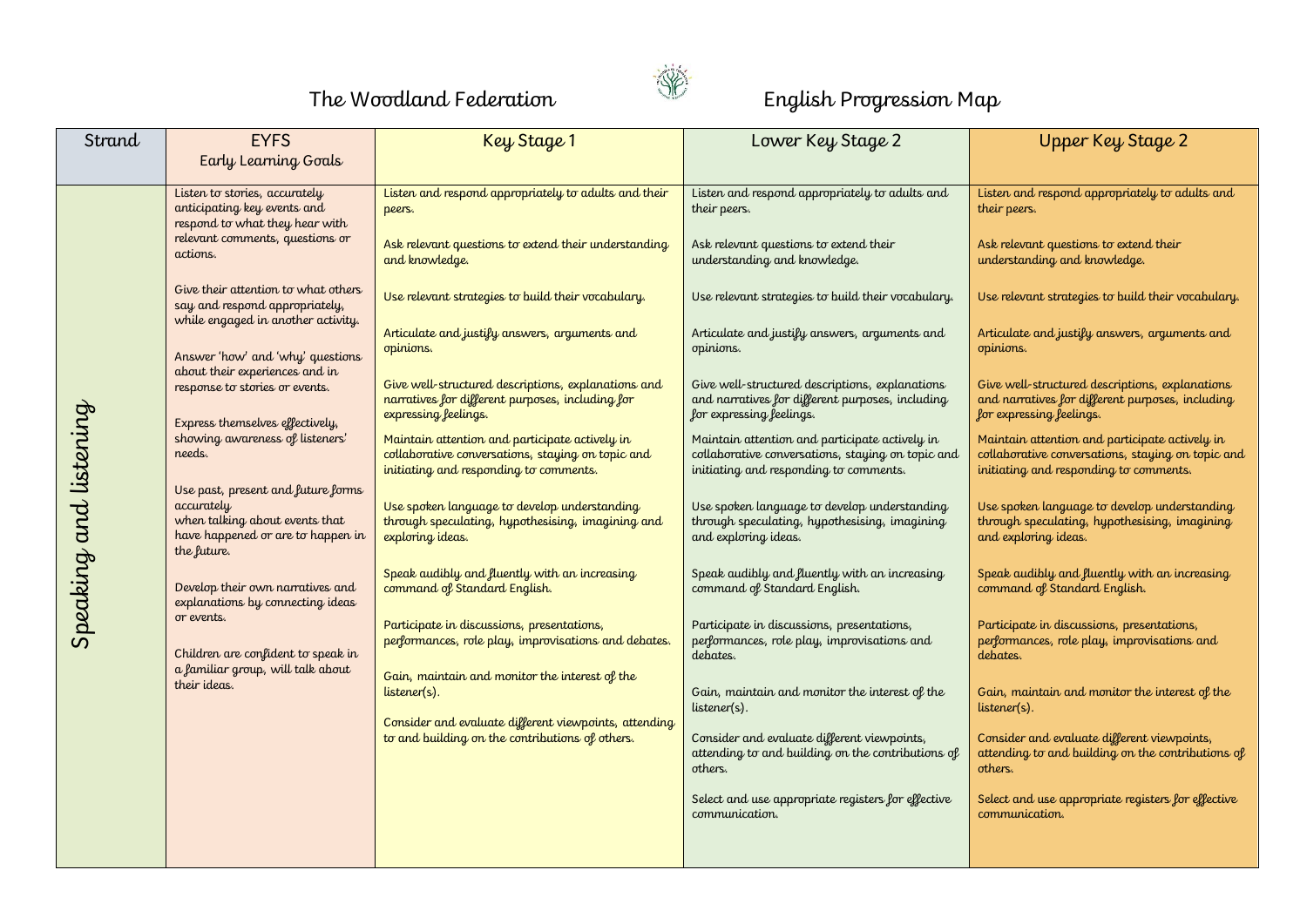|              |                                                                                   | Year 1                                                                                                                                                                                                                                                        |                                                                                                                                                                                                                                                                                                                     |                                                                                                                                                                                  |
|--------------|-----------------------------------------------------------------------------------|---------------------------------------------------------------------------------------------------------------------------------------------------------------------------------------------------------------------------------------------------------------|---------------------------------------------------------------------------------------------------------------------------------------------------------------------------------------------------------------------------------------------------------------------------------------------------------------------|----------------------------------------------------------------------------------------------------------------------------------------------------------------------------------|
|              | Use phonic knowledge to decode<br>regular words and read them<br>aloud accurately | Apply phonic knowledge and skills as the route to<br>decode words.<br>Read speedily with the correct sound to graphemes<br>for all 40+ phonemes including alternative applicable<br>sounds for graphemes.<br>Read accurately by blending sounds in unfamiliar | Read further exception words, noting the unusual<br>correspondences between spelling and sound,<br>and where these occur in the word.<br>Apply their growing knowledge of root words,<br>prefixes and suffixes (etymology and<br>morphology), both to read aloud and to<br>understand the meaning of new words they | Apply their growing knowledge of root words,<br>prefixes and suffixes (etymology and<br>morphology), both to read aloud and to<br>understand the meaning of new words they meet. |
|              |                                                                                   | words containing GPCs that have been taught.                                                                                                                                                                                                                  | meet.                                                                                                                                                                                                                                                                                                               |                                                                                                                                                                                  |
|              | Read some common irregular<br>words                                               | Read common exception words, noting unusual<br>correspondences between spelling and sound and<br>where these occur in the word.                                                                                                                               |                                                                                                                                                                                                                                                                                                                     |                                                                                                                                                                                  |
|              |                                                                                   | Read words containing taught GPCs and -s, -es,<br>ing, -ed, -er and -est endings.                                                                                                                                                                             |                                                                                                                                                                                                                                                                                                                     |                                                                                                                                                                                  |
|              |                                                                                   | Read other words of more than one syllable than<br>contain taught GPCs.                                                                                                                                                                                       |                                                                                                                                                                                                                                                                                                                     |                                                                                                                                                                                  |
|              |                                                                                   | Read words with <b>contractions</b> e.g. I'm, I'll, we'll and<br>understand tha apostrophe represents the missing<br>$letter(s)$ .                                                                                                                            |                                                                                                                                                                                                                                                                                                                     |                                                                                                                                                                                  |
| Word reading |                                                                                   | Read aloud accurately books that are consistent with<br>their developing phonic knowledge and that do not<br>require them to use other strategies to work out<br>words.                                                                                       |                                                                                                                                                                                                                                                                                                                     |                                                                                                                                                                                  |
|              |                                                                                   | Re-read these books to build up their fluency and<br>confidence in word reading.                                                                                                                                                                              |                                                                                                                                                                                                                                                                                                                     |                                                                                                                                                                                  |
|              |                                                                                   | Year 2<br>Apply phonic knowledge and skills as the route to<br>decode words until automatic decoding has become<br>embedded and reading is fluent.                                                                                                            |                                                                                                                                                                                                                                                                                                                     |                                                                                                                                                                                  |
|              |                                                                                   | Read accurately by blending the sounds in words<br>that contain the graphemes taught so far, especially<br>recognising alternative sounds for graphemes.                                                                                                      |                                                                                                                                                                                                                                                                                                                     |                                                                                                                                                                                  |
|              |                                                                                   | Read common exception words, noting unusual<br>correspondences between spelling and sound and<br>where these occur in the word.                                                                                                                               |                                                                                                                                                                                                                                                                                                                     |                                                                                                                                                                                  |
|              |                                                                                   | Read accurately words of two or more syllables that<br>contain the taught GPCs.                                                                                                                                                                               |                                                                                                                                                                                                                                                                                                                     |                                                                                                                                                                                  |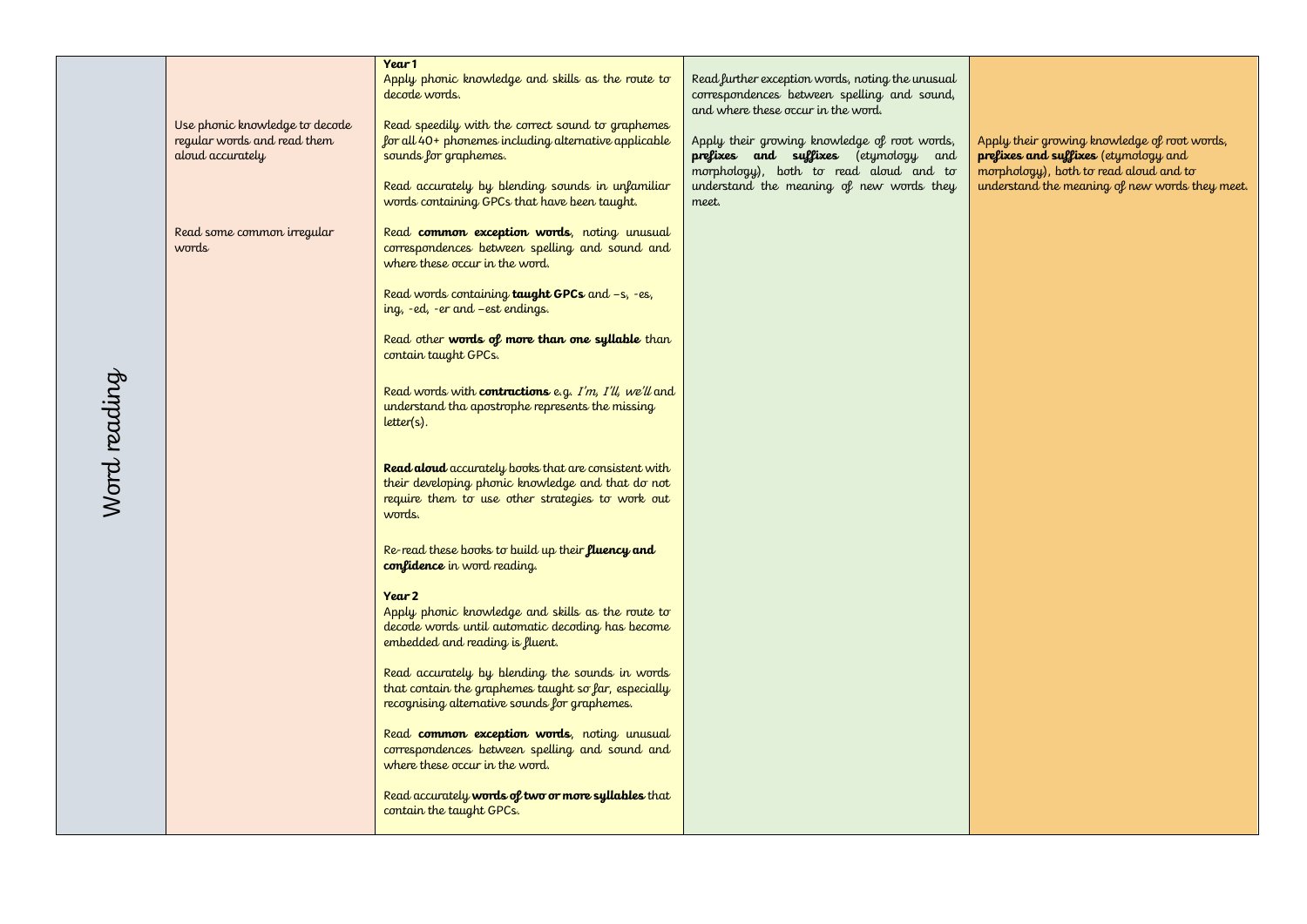|  | Read most words quickly and accurately, without<br>overt sounding and blending, when they have been<br>frequently encountered.                                 |  |
|--|----------------------------------------------------------------------------------------------------------------------------------------------------------------|--|
|  | Read aloud closely matched to their improving<br>phonic knowledge, sounding out unfamiliar words<br>accurately, automatically and without undue<br>hesitation. |  |
|  | Re-read these books to build up their fluency and<br>confidence in word reading.                                                                               |  |
|  | Read words containing common suffixes.                                                                                                                         |  |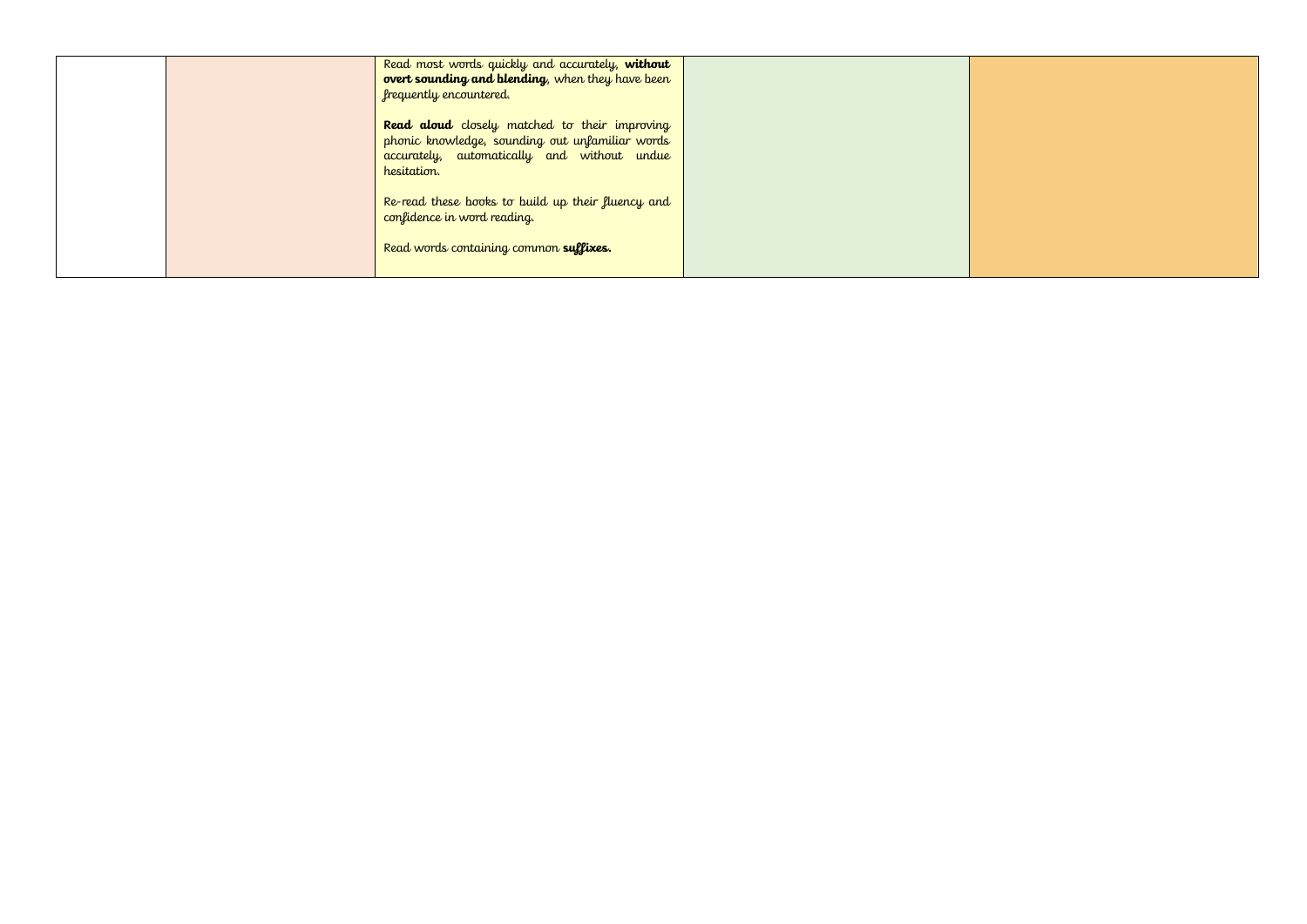| Read and understand simple     | Develop pleasure in reading, motivation to read            | Developing positive attitudes to reading and      | Developing positive attitudes to reading and       |
|--------------------------------|------------------------------------------------------------|---------------------------------------------------|----------------------------------------------------|
| sentences,                     | and understanding by:                                      | understanding what they have read by:             | understanding what they have read by:              |
|                                |                                                            |                                                   |                                                    |
| Demonstrate understanding when | Year 1                                                     | Listening to and discussing a wide range of       | Continuing to read and discuss an increasingly     |
|                                |                                                            |                                                   |                                                    |
| talking with others about what | Listening to and discussing a wide range of poems,         | fiction, poetry, plays, non-fiction, reference or | wide range of fiction, poetry, plays, non-fiction, |
| they have read.                | stories and non-fiction texts at a level beyond which      | text books.                                       | reference or text books.                           |
|                                | they can read independently.                               |                                                   |                                                    |
|                                |                                                            | Reading books that are structured in different    | Reading books that are structured in different     |
|                                | Being encouraged to link what they are read or hear        | ways and reading for a range of purposes.         | ways and reading for a range of purposes.          |
|                                |                                                            |                                                   |                                                    |
|                                | read to their own experiences.                             |                                                   |                                                    |
|                                |                                                            | Using dictionaries or ipads to check the meaning  | Increasing their familiarity with a wide range of  |
|                                | Becoming very familiar with key stories, fairy tales       | of words they have read.                          | books, including myths and legends, traditional    |
|                                | and traditional tales, retelling them and their            |                                                   | stories, modern fiction, fiction from our literary |
|                                | particular characteristics.                                | Increasing their familiarity with a wide range of | heritage, and books from other cultures and        |
|                                |                                                            |                                                   |                                                    |
|                                |                                                            | books, including fairy stories, myths and legends | traditions.                                        |
|                                | Recognising and joining in with predictable phrases.       | and retelling some of these orally.               |                                                    |
|                                |                                                            |                                                   | Recommending books to their peers, giving          |
|                                | Learning to appreciate rhymes and poems, and to            | Discussing words and phrases that capture the     | reasons for their choices.                         |
|                                | recite some by heart.                                      | <b>reader's interest</b> and imagination.         |                                                    |
|                                |                                                            |                                                   |                                                    |
|                                |                                                            |                                                   | Identifying themes and conventions in and          |
|                                | Discussing word meanings, linking new meanings to          | Identifying themes and conventions in a wide      | across a wide range of writing.                    |
|                                | those already known.                                       | range of books.                                   |                                                    |
|                                |                                                            |                                                   | Making comparisons within and across books.        |
|                                | Year 2                                                     | Recognising some different forms of poetry e.g.   |                                                    |
|                                | Listening to, discussing and expressing views about        |                                                   |                                                    |
|                                |                                                            | free verse, narrative poetry).                    | Learning a wider range of <b>poetry</b> by heart.  |
|                                | a wide range of contemporary and classic poetry,           |                                                   |                                                    |
|                                | stories and non-fiction at a level beyond that which       | Preparing poems and play scripts to read aloud    | Preparing <b>poems and plays</b> to read aloud and |
|                                | they can read independently.                               | and perform, showing understanding through        | perform, showing understanding through             |
|                                |                                                            | intonation, tone, volume and action.              | intonation, tone and volume, so that the meaning   |
|                                | Discussing sequences of events in books and how            |                                                   | is clear to an audience.                           |
|                                |                                                            |                                                   |                                                    |
|                                | items of information are related.                          |                                                   |                                                    |
|                                |                                                            |                                                   |                                                    |
|                                | Becoming increasingly familiar with and retelling a        |                                                   |                                                    |
|                                | wider range of stories, fairy stories and traditional      |                                                   |                                                    |
|                                | tales.                                                     |                                                   |                                                    |
|                                |                                                            |                                                   |                                                    |
|                                |                                                            |                                                   |                                                    |
|                                | Recognising simple recurring literary language in          |                                                   |                                                    |
|                                | stories and poems.                                         |                                                   |                                                    |
|                                |                                                            |                                                   |                                                    |
|                                | Discussing their favourite words and phrases.              |                                                   |                                                    |
|                                |                                                            |                                                   |                                                    |
|                                |                                                            |                                                   |                                                    |
|                                | Continuing to build up a repertoire of <b>poems</b> learnt |                                                   |                                                    |
|                                | by heart, appreciating these and reciting some, with       |                                                   |                                                    |
|                                | appropriate intonation to make the meaning clear.          |                                                   |                                                    |
|                                |                                                            |                                                   |                                                    |
|                                | Being introduced to <b>nonfiction</b> books that are       |                                                   |                                                    |
|                                |                                                            |                                                   |                                                    |
|                                | structured in different ways                               |                                                   |                                                    |
|                                | Discussing and clarifying the meaning of words,            |                                                   |                                                    |
|                                | linking new words to known vocabulary.                     |                                                   |                                                    |
|                                |                                                            |                                                   |                                                    |
|                                |                                                            |                                                   |                                                    |
|                                |                                                            |                                                   |                                                    |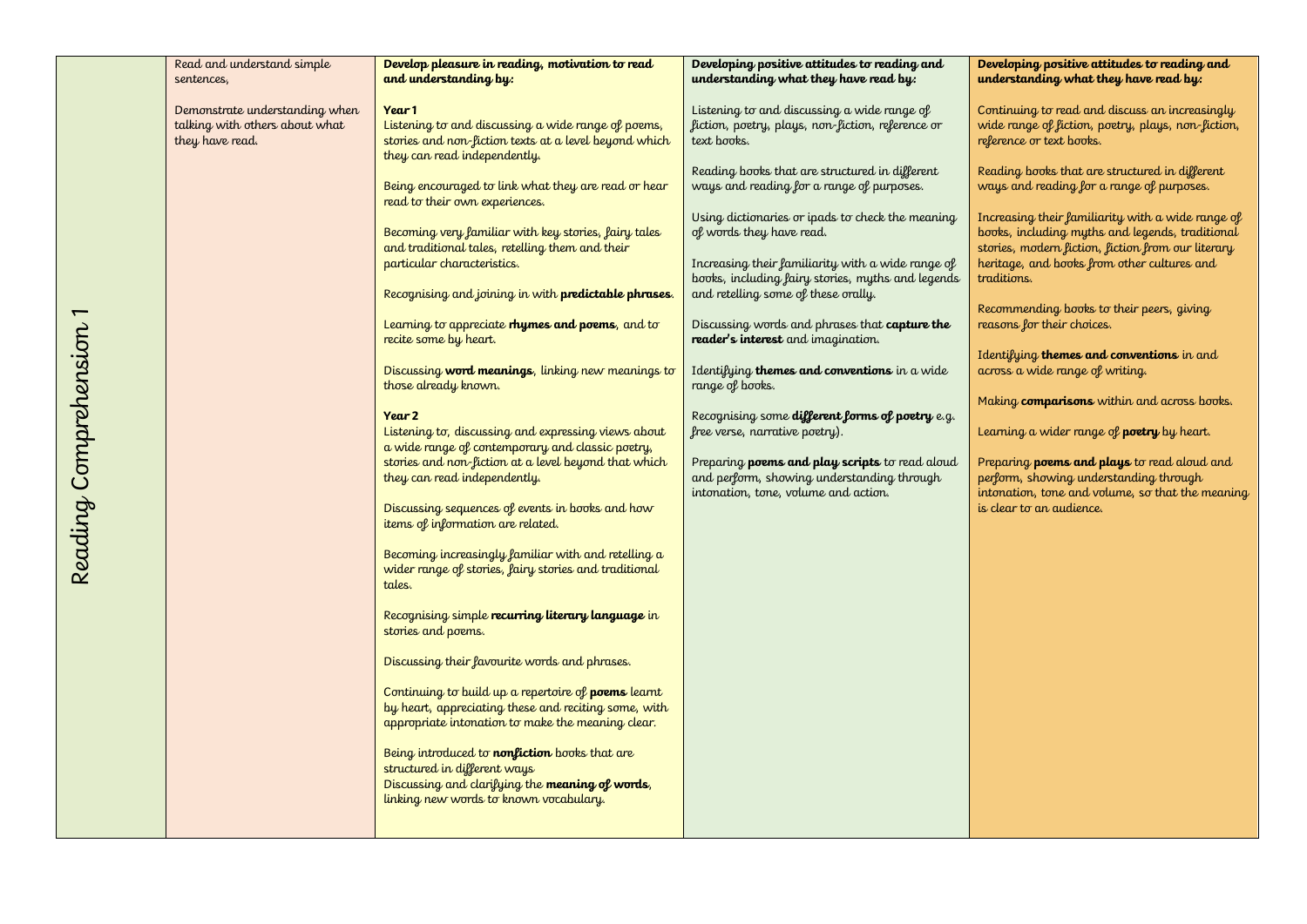|                     | Read and understand simple                                                     | Understand both the books they can already read                                                                                            | Understand what they read in books they read                                                                                                       | Understand what they read by:                                                                                                                                                                      |
|---------------------|--------------------------------------------------------------------------------|--------------------------------------------------------------------------------------------------------------------------------------------|----------------------------------------------------------------------------------------------------------------------------------------------------|----------------------------------------------------------------------------------------------------------------------------------------------------------------------------------------------------|
|                     | sentences                                                                      | accurately and fluently and those they listen to                                                                                           | independently by:                                                                                                                                  |                                                                                                                                                                                                    |
|                     | Demonstrate understanding by<br>talking to others about what they<br>have read | $\mathbf{b}$<br>Drawing on what they already know or on<br>background information and vocabulary provided by<br>the teacher.               | Checking that the text makes sense to them<br>discussing their understanding and explaining<br>the meaning of words in context.                    | Checking that the text makes sense to them<br>discussing their understanding and explaining the<br>meaning of words in context.                                                                    |
|                     |                                                                                | Checking that the text makes sense to them as they<br>read and correcting inaccurate reading.                                              | Drawing inferences such as inferring characters'<br>feelings, thoughts and motives from their<br>actions, and justifying inferences with evidence. | Drawing inferences such as inferring characters'<br>feelings, thoughts and motives from their actions,<br>and justifying inferences with evidence.                                                 |
|                     |                                                                                | Discussing the significance of the title and events (Yr<br>1)                                                                              | Predicting what might happen from details<br>stated or implied.                                                                                    | Predicting what might happen from details stated<br>or implied.                                                                                                                                    |
| $\mathbf{\Omega}$   |                                                                                | Making inferences on the basis of what is being said<br>and done.                                                                          | Asking questions to improve their understanding<br>of a text.                                                                                      | Asking questions to improve their understanding<br>of a text.                                                                                                                                      |
|                     |                                                                                | Predicting what might happen on the basis of what<br>has been read so far.                                                                 | Identify main ideas drawn from more than one<br>paragraph and summarising these.                                                                   | Provide reasoned justification for their views.                                                                                                                                                    |
|                     |                                                                                | Asking and answering questions (Yr 2)                                                                                                      | Identifying how language, structure and<br>presentation contribute to meaning.                                                                     | Discuss and evaluate how authors use language,<br>including figurative language, considering the<br>impact on the reader.                                                                          |
|                     |                                                                                | Participate in <b>discussion</b> about what is being read to<br>them, taking turns and listening to what others say.<br>(Yr1)              | Retrieve and record information from non-fiction.                                                                                                  | Summarising the main idea drawn from more<br>than one paragraph, identifying key details that                                                                                                      |
|                     |                                                                                | Participate in <b>discussion</b> about books, poems and                                                                                    | Participate in discussion about both books that<br>are read to them and those they can read for                                                    | support the main idea.                                                                                                                                                                             |
| Reading comprension |                                                                                | other words that are read to them and those that<br>they can read for themselves, taking turns and<br>listening to what others say. (Yr 2) | themselves, taking turns and listening to what<br>others say.                                                                                      | Identifying how language, structure and<br>presentation contribute to meaning.                                                                                                                     |
|                     |                                                                                | Explain clearly their understanding of what is read<br>to them. (Yr1)                                                                      |                                                                                                                                                    | Retrieve, record and present information from<br>non-fiction.                                                                                                                                      |
|                     |                                                                                | Explain and discuss their understanding of books,<br>poems and other material, both those that they listen                                 |                                                                                                                                                    | Distinguish between statements of fact and<br>opinion.                                                                                                                                             |
|                     |                                                                                | to and those that they have read for themselves. (Yr<br>2)                                                                                 |                                                                                                                                                    | Participate in <b>discussion</b> about both books that<br>are read to them and those they can read for<br>themselves, building on their own and others'<br>ideas by challenging views courteously. |
|                     |                                                                                |                                                                                                                                            |                                                                                                                                                    | Explain and discuss their understanding of what<br>they have read including through formal<br>presentations and debates, maintaining a focus<br>on the topic and using notes where necessary.      |
|                     |                                                                                |                                                                                                                                            |                                                                                                                                                    |                                                                                                                                                                                                    |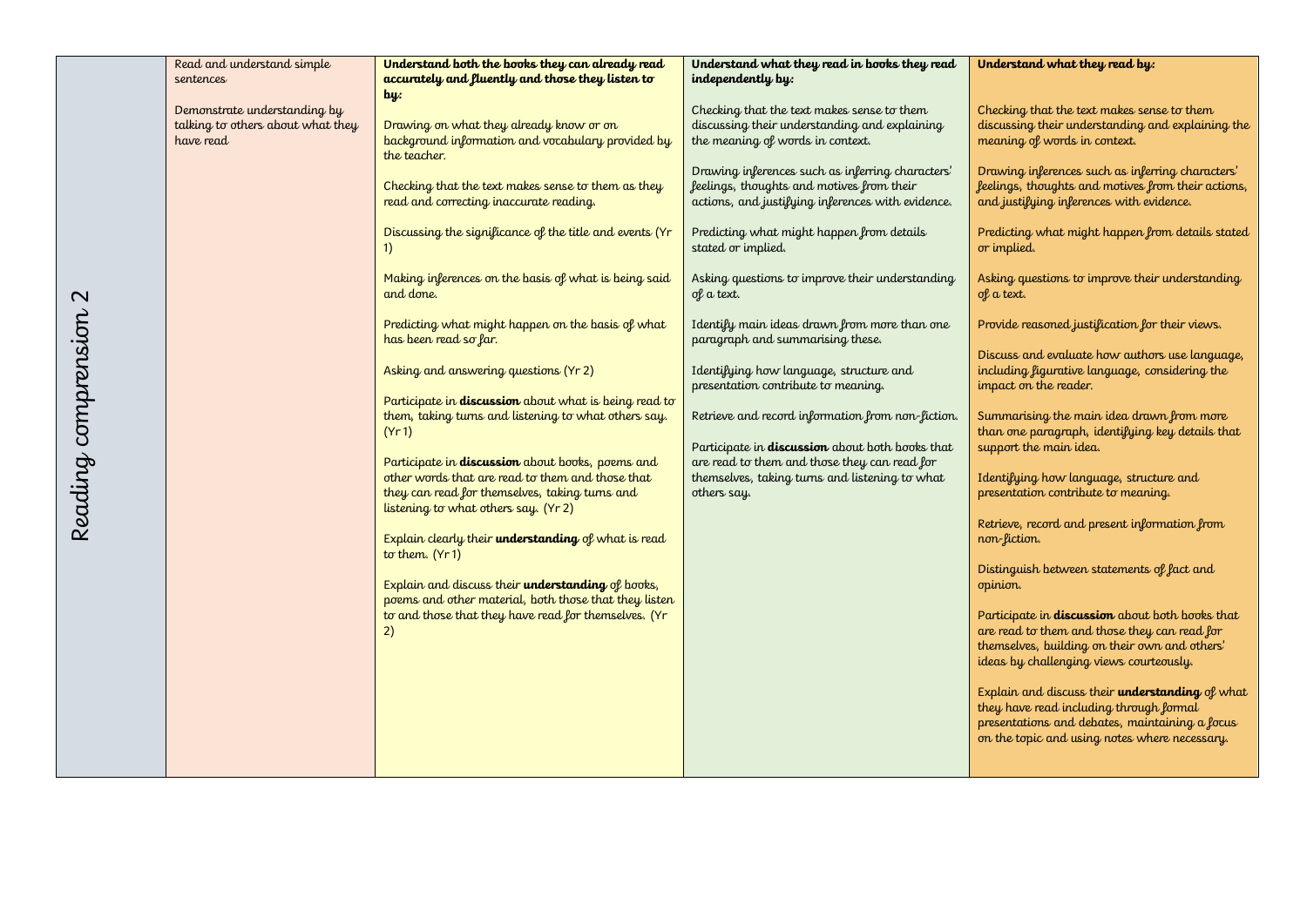|                      | Children handle equipment and                                                                                                    | Year 1                                                                                                                                                                                                                                                                                                                                                                                                                                                                                                                                                                                                                                                                                                                                                                    | Understand which letters adjacent to each other                                                                                                                                                                                                                                                                                                                                                                                                                    | Write legibly, fluently, with increasing speed by:                                                                                                                                                                                                                                                                                                                                                                                    |
|----------------------|----------------------------------------------------------------------------------------------------------------------------------|---------------------------------------------------------------------------------------------------------------------------------------------------------------------------------------------------------------------------------------------------------------------------------------------------------------------------------------------------------------------------------------------------------------------------------------------------------------------------------------------------------------------------------------------------------------------------------------------------------------------------------------------------------------------------------------------------------------------------------------------------------------------------|--------------------------------------------------------------------------------------------------------------------------------------------------------------------------------------------------------------------------------------------------------------------------------------------------------------------------------------------------------------------------------------------------------------------------------------------------------------------|---------------------------------------------------------------------------------------------------------------------------------------------------------------------------------------------------------------------------------------------------------------------------------------------------------------------------------------------------------------------------------------------------------------------------------------|
| Writing: Handwriting | tools effectively including pencils<br>for writing with.<br>Write simple sentences that can be<br>read by themselves and others. | Sit correctly at the table holding pencil comfortably<br>and correctly.<br>Form lower-case letters in the correct direction;<br>starting and finishing in the right place.<br>Form capital letters.<br>Form digits 0-9<br>Understand which letters belong to which<br>handwriting families and practise these.<br>Year 2<br>Form lower-case letters of the correct size relative to<br>each other.<br>Start using the diagonal and horizontal strokes in<br>readiness to join writing<br>Write capital letters of the correct size, orientation<br>and relationship to one another and to lower-case<br>letters.<br>Use spacing between words which reflects the size of<br>the words.<br>Write digits of the correct size and orientation<br>Begin to use cursive script | are better left unjoined<br>Use the diagonal and horizontal strokes<br>needed to join letters and understand which<br>letters, when adjacent to one another, are<br>best left unjoined.<br>Increase the legibility, consistency and<br>quality of handwriting, e.g. by ensuring that<br>down strokes of letters are parallel and<br>equidistant; that lines of writing are spaced<br>sufficiently so that the ascenders and<br>descenders of letters do not touch. | Choosing which shape of letter to use when given<br>choices and deciding whether or not to join<br>specific letters.<br>Choosing the writing implement that is best<br>suited for the task.                                                                                                                                                                                                                                           |
| Writing: Word level  |                                                                                                                                  | Year 1<br>Regular plural noun suffixes '-s' or '-es'<br><b>Suffixes</b> that can be added to verbs where no<br>change is needed in the spelling of root words.<br>How the <b>prefix</b> '-un' changes the meaning of <b>verbs</b><br>and adjectives.<br>Year 2<br>Formation of nouns using suffixes such as 'ness' -<br>and by creating compound words.<br>Formation of adjectives using suffixes such as 'ful' -                                                                                                                                                                                                                                                                                                                                                         | Formation of nouns using a range of prefixes<br>and possessive 's'.<br>Using the forms of 'a' or 'an' whether the next<br>word begins with a consonant or vowel.<br>Word families based on common words,<br>showing how word are related in form.<br>The grammatical difference between plural<br>and possessive -s.<br>Standard English forms for verb inflections instead of<br>local spoken forms e.g. we were/we was                                           | Year 5<br>Converting nouns or adjectives into verbs using<br>suffixes e.g. '-ate', '-ise', '- ify'<br>Verb prefixes e.g. dis-,<br>de-, mis-, over-, re-<br>Year 6<br>The difference between structures typical of<br>informal speech and structures appropriate for<br>formal speech and writing e.g. find out/discover,<br>ask for/request.<br>How words are related by meaning as synonyms<br>and antonyms e.g. big, large, little. |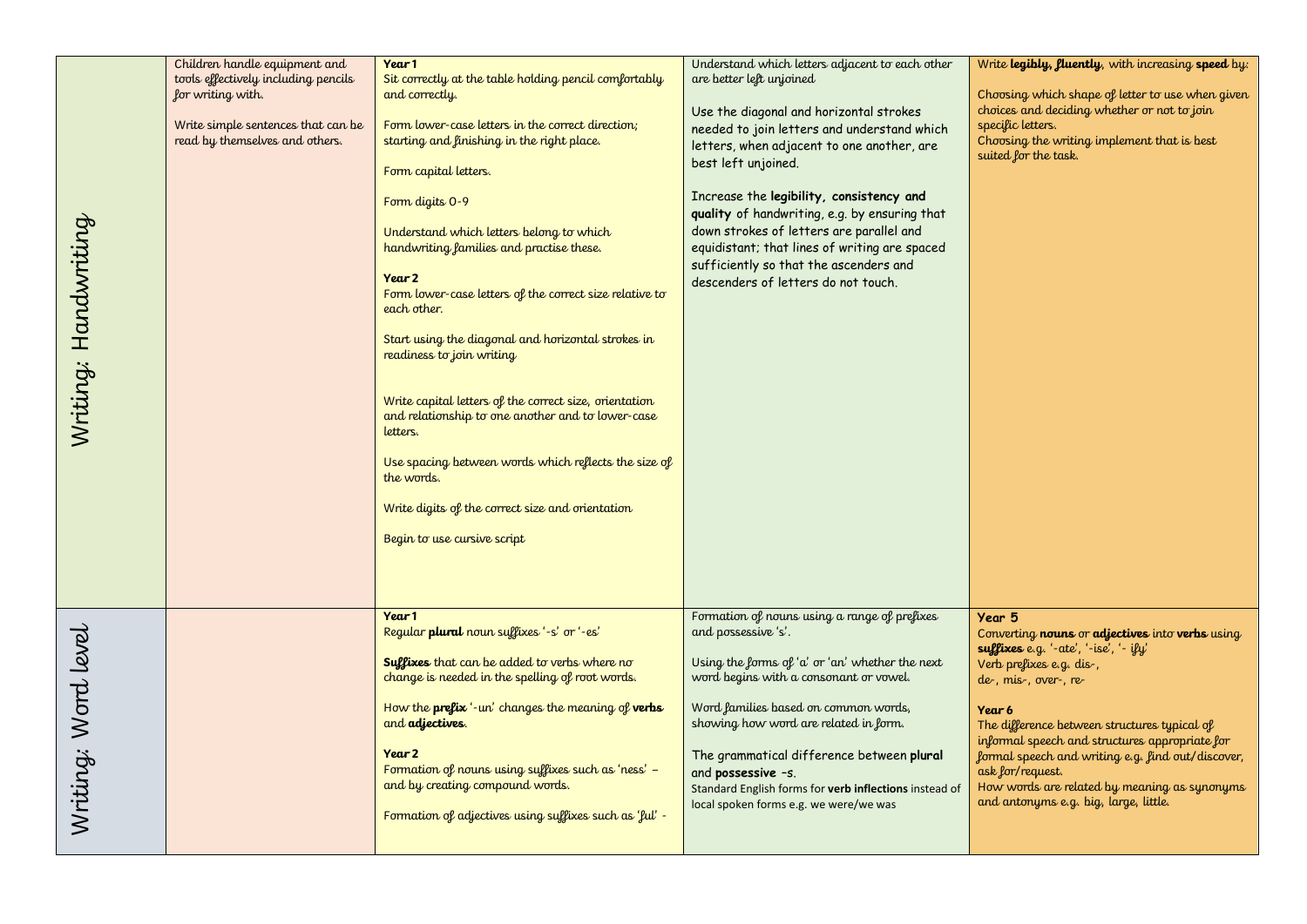|                                | Year 1                                                                            | Year 3                                                     | Year 5                                                                                                 |
|--------------------------------|-----------------------------------------------------------------------------------|------------------------------------------------------------|--------------------------------------------------------------------------------------------------------|
|                                | How words can combine to make sentences.                                          | Expressing the time, place and cause using                 | Relative clauses beginning with who, which,                                                            |
|                                |                                                                                   | conjunctions (e.g. when, so, before, after, while,         | where, why, whose, that *** an omitted pronoun.                                                        |
|                                | Joining words and joining sentences using and.                                    | because), adverbs (e.g.                                    |                                                                                                        |
|                                |                                                                                   | then, next, soon, therefore), or <b>prepositions</b> (e.g. | Indicating degrees of possibility using adverbs                                                        |
|                                | Year 2                                                                            | before, after, during, in, because).                       | (e.g. perhaps, surely) or <b>modal verbs</b> (e.g. might,                                              |
|                                | <b>Subordination</b> (using when, if, that, because) and                          | Year 4                                                     | should, will, must).                                                                                   |
|                                | coordination (using or, and, or, but).                                            | Noun phrases expanded by the addition of                   | Year 6                                                                                                 |
| Writing: Sentence<br>structure | Expanded noun phrases for description sand                                        | modifying adjectives, nouns and preposition                | Use the passive voice to affect the presentation of                                                    |
|                                | specification (e.g. the blue butterfly).                                          | phrases (e.g. the teacher expanded to: the strict          | information in a sentence.                                                                             |
|                                |                                                                                   | maths teacher with curly hair).                            |                                                                                                        |
|                                | How the grammatical patterns in a sentence                                        |                                                            | The difference between structures typical of                                                           |
|                                | indicate its function as a statement, question,                                   | Fronted adverbials (e.g. Later that day, I heard           | informal speech and structures appropriate for                                                         |
|                                | exclamation or command.                                                           | bad news).                                                 | formal speech and writing (such as the use of                                                          |
|                                |                                                                                   |                                                            | question tags, e.g. He's your friend, isn't he? Or<br>the use of subjunctive forms such as 'I were' or |
|                                |                                                                                   |                                                            | 'Were they to come 'in some very formal writing                                                        |
|                                |                                                                                   |                                                            | and speech).                                                                                           |
|                                |                                                                                   |                                                            |                                                                                                        |
|                                |                                                                                   | Year 3                                                     | Year 5                                                                                                 |
|                                | Year 1                                                                            | Introduction to paragraphs as a way to group               | Devices to build cohesion within a paragraph                                                           |
| Text structure                 | Use the passive voice to affect the presentation of<br>information in a sentence. | related material.                                          | (e.g. then, after that, this, firstly).                                                                |
|                                |                                                                                   | Headings and subheadings to aid presentations.             | Linking ideas across paragraphs using adverbials                                                       |
|                                |                                                                                   |                                                            | of time (e.g. later), place (e.g. nearby), number                                                      |
|                                |                                                                                   | Use of the present perfect form of verbs instead           | (e.g. secondly) and tense choice (e.g. he had seen                                                     |
|                                | Year 2                                                                            | of the simple past. (e.g. He has gone out to play          | her before).                                                                                           |
|                                | Correct choice and consistent use of the present tense                            | contrasted with He went out to play)                       |                                                                                                        |
|                                | and past tense throughout handwriting.                                            |                                                            | Year 6                                                                                                 |
|                                | Use of the progressive form of verbs in the present                               | Year 4<br>Use paragraphs to organise ideas around a        | Linking ideas across paragraphs using a wider                                                          |
|                                | and past tense to mark actions in progress.                                       | theme.                                                     | range of cohesive devices:                                                                             |
|                                |                                                                                   |                                                            | repetition of word or phrase, grammatical                                                              |
| Writing:                       |                                                                                   | Appropriate choice of pronoun and noun within              | connections (e.g. the use of adverbials such as $\sigma n$                                             |
|                                |                                                                                   | and across sentences to aid cohesion and avoid             | the other hand, in contrast) and ellipsis.                                                             |
|                                |                                                                                   | repetition.                                                |                                                                                                        |
|                                |                                                                                   |                                                            | Layout devices, such as headings, sub headings,<br>columns, bullets, tables, to structure text.        |
|                                |                                                                                   |                                                            |                                                                                                        |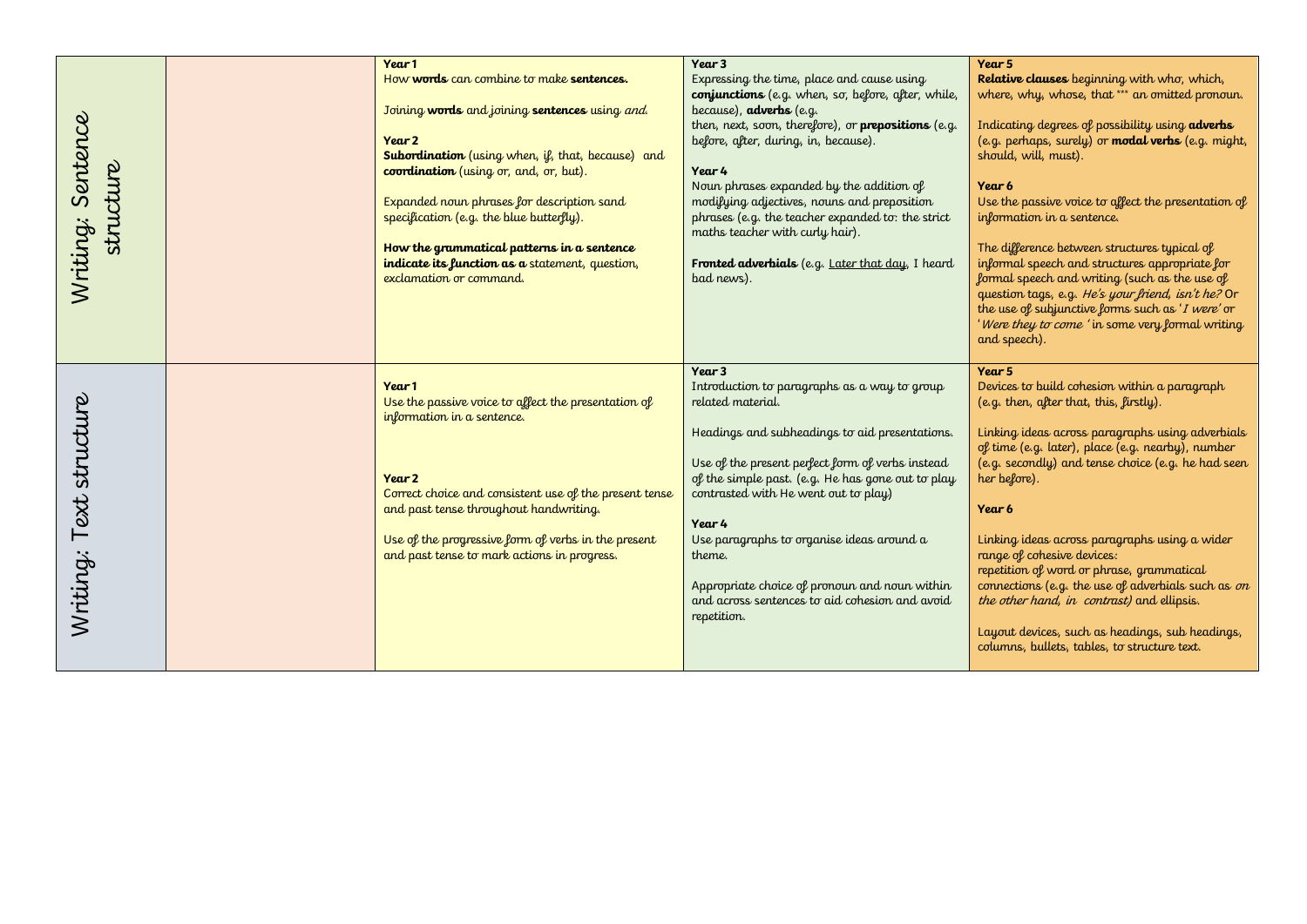|             | Year 1                                                 | Year 3                                          | Year 5                                              |
|-------------|--------------------------------------------------------|-------------------------------------------------|-----------------------------------------------------|
|             | Separation of words with spaces.                       | Introduction to inverted commas to punctuate    | Brackets, dashes or commas to indicate              |
|             |                                                        | direct speech.                                  | parenthesis.                                        |
|             | Introduction to capital letters, full stops, question  |                                                 |                                                     |
|             | marks and exclamation marks to demarcate               | Year 4                                          | Use of commas to clarify meaning or avoid           |
|             | sentences.                                             | Use of inverted commas and other punctuation to | ambiguity                                           |
|             |                                                        | indicate direct speech.                         |                                                     |
|             | Capital letters for names and the personal pronoun     |                                                 | Year 6                                              |
|             |                                                        | Apostrophes to mark plural possession.          | Use of semi-colon, colon and dash to mark the       |
|             |                                                        |                                                 | boundary between independent clauses.               |
|             | Year 2                                                 | Use of commas after fronted adverbials.         |                                                     |
|             |                                                        |                                                 | Use of the colon to introduce a list and use of the |
|             | Use of capital letters, full stops, question marks and |                                                 | semi-colon within lists.                            |
|             |                                                        |                                                 |                                                     |
|             | exclamation marks to demarcate sentences.              |                                                 |                                                     |
|             |                                                        |                                                 | Punctuation of bullet points to list information.   |
|             | Commas to separate items in a list.                    |                                                 |                                                     |
| Punctuation |                                                        |                                                 | How hyphens can be used to avoid ambiguity.         |
|             | Apostrophes to mark where letters are missing in       |                                                 |                                                     |
|             | spelling and to mark singular possession in nouns.     |                                                 |                                                     |
|             |                                                        |                                                 |                                                     |
|             |                                                        |                                                 |                                                     |
|             |                                                        |                                                 |                                                     |
|             |                                                        |                                                 |                                                     |
|             |                                                        |                                                 |                                                     |
|             |                                                        |                                                 |                                                     |
|             |                                                        |                                                 |                                                     |
|             |                                                        |                                                 |                                                     |
|             |                                                        |                                                 |                                                     |
|             |                                                        |                                                 |                                                     |
|             |                                                        |                                                 |                                                     |
|             |                                                        |                                                 |                                                     |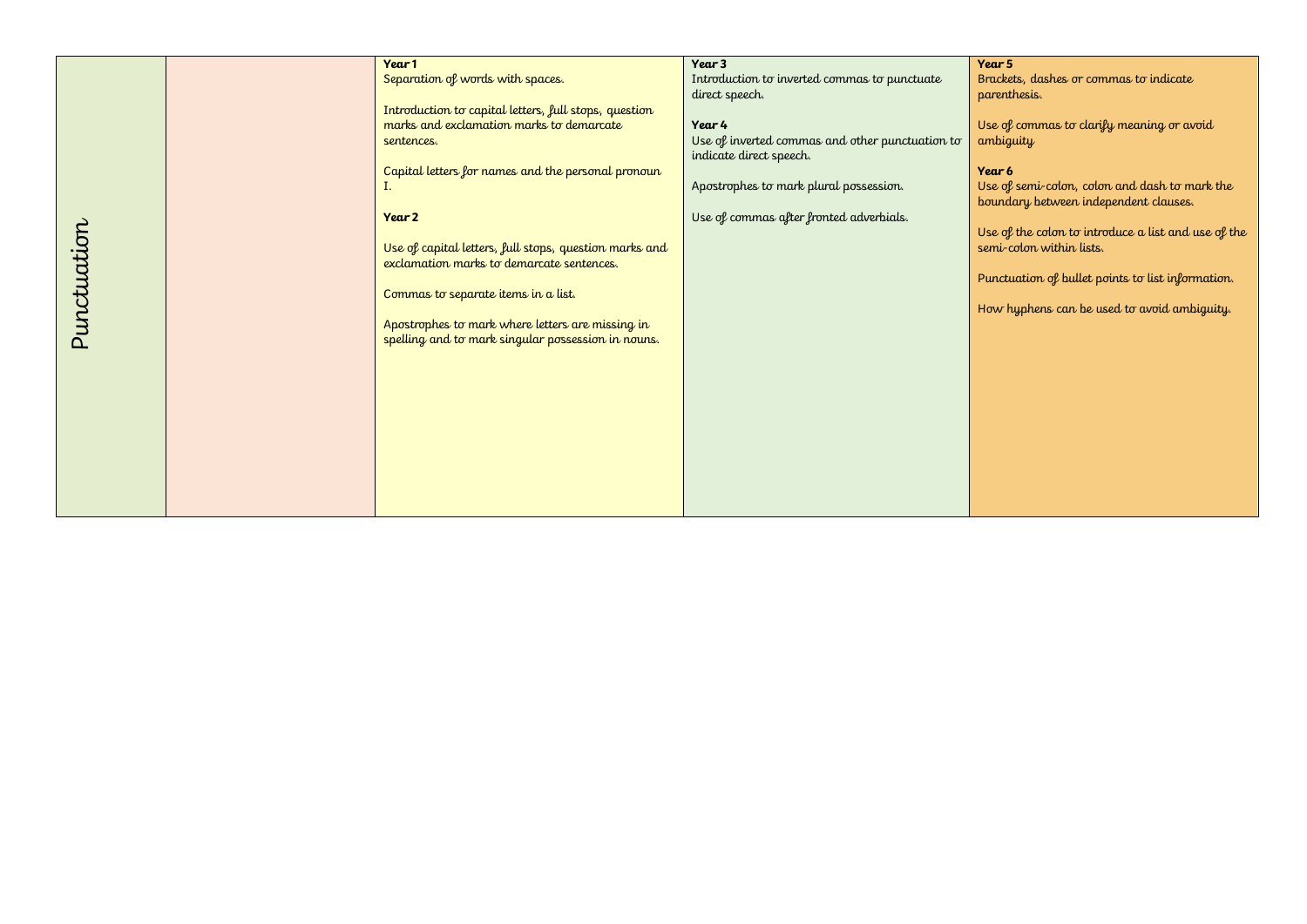|                                                                       | Year 1                                                     |                                                                                                   | Identify audience and purpose, selecting                                 |
|-----------------------------------------------------------------------|------------------------------------------------------------|---------------------------------------------------------------------------------------------------|--------------------------------------------------------------------------|
| Write simple sentences which can<br>be read by themselves and others. | Plan writing by saying outloud what they are going         | Discuss writing similar to which they are going<br>to write in order to learn from its structure, | appropriate form and use other similar writing as                        |
|                                                                       | to write.                                                  | vocabulary and grammar.                                                                           | a model.                                                                 |
|                                                                       |                                                            |                                                                                                   |                                                                          |
|                                                                       | Draft writing by composing a sentence orally before        | Discuss and record ideas.                                                                         | Note and develop initial ideas, drawing on                               |
|                                                                       | they write.                                                |                                                                                                   | reading and research where necessary.                                    |
|                                                                       |                                                            | Draft writing by composing and rehearsing                                                         |                                                                          |
|                                                                       | Sequence sentences to create short narratives.             | sentences orally (including dialogue),                                                            | In writing narratives, consider how the author                           |
|                                                                       |                                                            | progressively building a varied and rich                                                          | has developed character and settings in what                             |
|                                                                       | Read what they have written to check that it makes         | vocabulary and increasing the range of sentence                                                   | pupils have read, listened to and seen performed.                        |
|                                                                       | sense.                                                     | structures.                                                                                       |                                                                          |
|                                                                       |                                                            |                                                                                                   | Select appropriate grammar and vocabulary,                               |
|                                                                       | Discuss what they have written with teacher or             | Organise paragraphs around a theme                                                                | understanding how such choices enhance                                   |
|                                                                       | peers.                                                     |                                                                                                   | meaning                                                                  |
|                                                                       |                                                            | In narratives create setting, characters and plot.                                                |                                                                          |
|                                                                       | Read aloud their writing clearly enough to be heard        |                                                                                                   | Use a wide range of devices to build and enhance                         |
|                                                                       | by their peers and the teacher.                            | In non-narrative material, use simple                                                             | cohesion across paragraphs.                                              |
|                                                                       |                                                            | organisational devices such as headings and<br>sub-headings.                                      | Precis longer paragraphs                                                 |
|                                                                       |                                                            |                                                                                                   |                                                                          |
|                                                                       | Year 2 - develop positive attitudes and stamina            | Evaluate and edit:                                                                                | In narratives describe settings, characters and                          |
|                                                                       | $\mathbf{b}$ y:                                            |                                                                                                   | atmosphere and integrate dialogue to convey                              |
|                                                                       |                                                            | Assess the effectiveness of their own                                                             | character and enhance action.                                            |
|                                                                       | Writing narratives about themselves or<br>$\bullet$        | and others' writing and suggest                                                                   |                                                                          |
|                                                                       | others - real or fictional                                 | improvements.                                                                                     | Use further organisational and presentational                            |
|                                                                       | Writing about real events<br>$\bullet$                     | Propose changes to grammar and<br>$\bullet$                                                       | devices to structure text and guide the reader (e.g.                     |
|                                                                       | Writing poetry<br>$\bullet$                                | vocabulary to improve consistency,                                                                | headings, bullet points, underlining).                                   |
|                                                                       | Writing for different purposes<br>$\bullet$                | including the accurate use of pronouns                                                            |                                                                          |
|                                                                       | Encapsulate what they want to say<br>$\bullet$             | in sentences.                                                                                     | Evaluate and edit:                                                       |
|                                                                       | sentence by sentence                                       |                                                                                                   |                                                                          |
|                                                                       |                                                            | <b>Proof read</b> for spelling and punctuation errors                                             | Assess the effectiveness of their own                                    |
|                                                                       | Planning                                                   |                                                                                                   | and others' writing and suggest<br>improvements.                         |
|                                                                       | Plan or say out loud what they are going to write          | Read aloud their writing, to a group or whole<br>class, using appropriate intonation and          | Propose changes to grammar, vocab<br>$\bullet$                           |
|                                                                       | about                                                      | controlling the tone and volume so that the                                                       | and punctuation to enhance effects and                                   |
|                                                                       |                                                            | meaning is clear.                                                                                 | clarify meaning.                                                         |
|                                                                       | Write idea and key idea including new vocabulary           |                                                                                                   | Ensure the consistent and correct use of<br>$\bullet$                    |
|                                                                       | Make additions, revision and corrections to their          |                                                                                                   | tense throughout a piece of writing.                                     |
|                                                                       | own writing by:                                            |                                                                                                   | Ensure correct subject and verb<br>$\bullet$                             |
|                                                                       |                                                            |                                                                                                   | agreement when using singular and                                        |
|                                                                       | Evaluating their own writing with the                      |                                                                                                   | plural, distinguishing between the                                       |
|                                                                       | teacher or other pupils.                                   |                                                                                                   | language of speech and writing and                                       |
|                                                                       |                                                            |                                                                                                   | choosing the appropriate register.                                       |
|                                                                       | Rereading to check it makes sense and that verbs to        |                                                                                                   |                                                                          |
|                                                                       | indicate time are used correctly and consistently,         |                                                                                                   |                                                                          |
|                                                                       | including verbs in the continuous form.                    |                                                                                                   | <b>Proof read</b> for spelling and punctuation errors.                   |
|                                                                       |                                                            |                                                                                                   |                                                                          |
|                                                                       | <b>Proof read</b> to check for errors in spelling, grammar |                                                                                                   | Perform their own compositions, using                                    |
|                                                                       | and punctuation.                                           |                                                                                                   | appropriate intonation, volume and movement so<br>that meaning is clear. |
|                                                                       |                                                            |                                                                                                   |                                                                          |
|                                                                       | Read aloud their writing with appropriate intonation       |                                                                                                   |                                                                          |
|                                                                       | to make the meaning clear.                                 |                                                                                                   |                                                                          |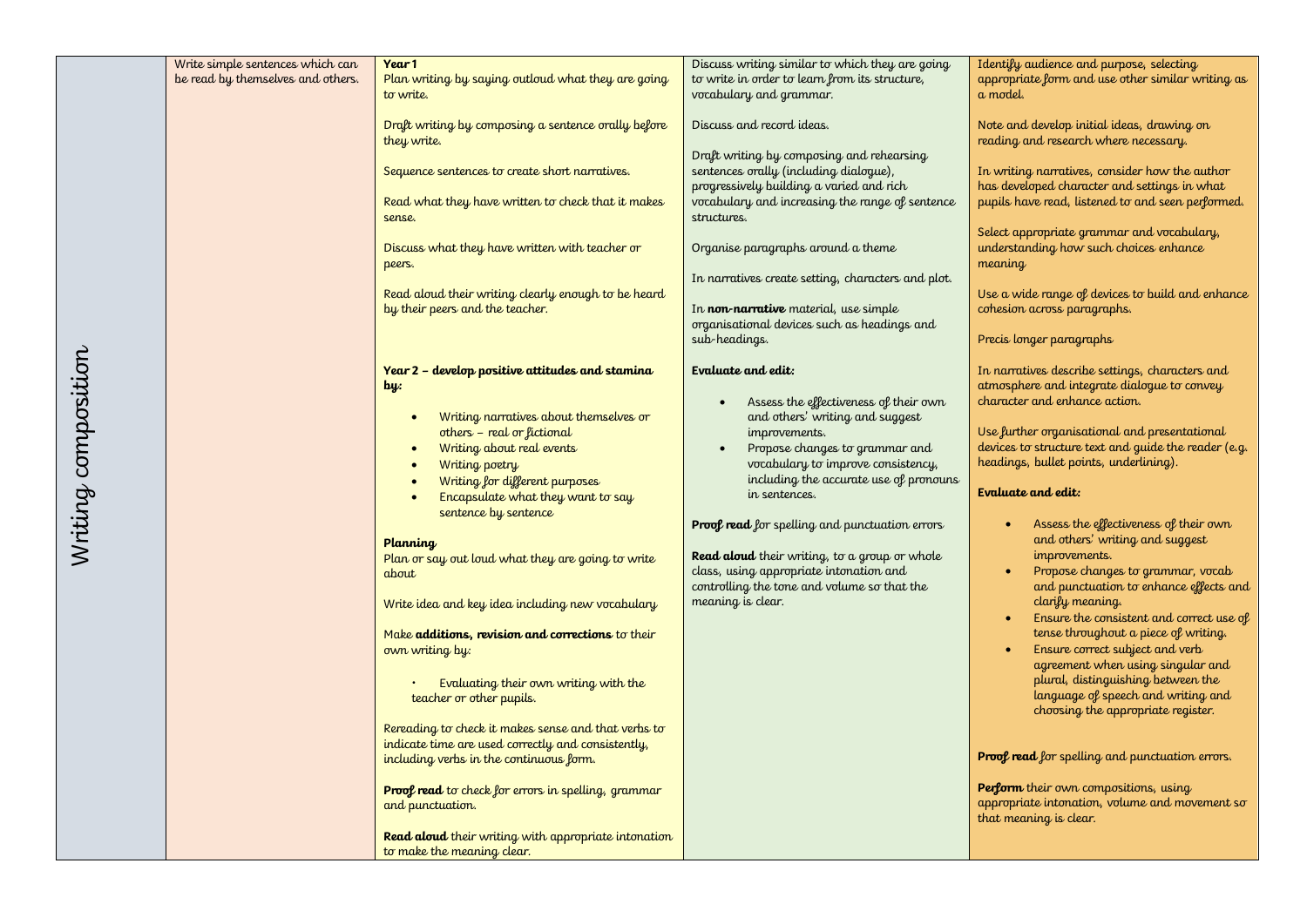|                   | Use phonic knowledge to match | Year 1                                                                                              | Spell further homophones                         | Continue to distinguish between homophones        |
|-------------------|-------------------------------|-----------------------------------------------------------------------------------------------------|--------------------------------------------------|---------------------------------------------------|
|                   | words with spoken sounds      | Spell words containing each of the 40+ phonemes                                                     | Spell words that are often misspelt              | and other commonly misspelt words.                |
|                   | Some words are spelled        | already taught.                                                                                     |                                                  | Use the first three or four letters of a word to  |
|                   | phonetically and some are     |                                                                                                     | Use the first two or three letters of a word to  | check spellings in a dictionary                   |
|                   | phonetically plausible        | Spell common exception words                                                                        | spell check in a dictionary                      |                                                   |
|                   |                               |                                                                                                     |                                                  | Use further prefixes and understand the guidance  |
|                   | Write some common irregular   | Spell days of the week                                                                              | Use further prefixes and suffixes and understand | for adding them.                                  |
|                   | words                         |                                                                                                     | how to add them.                                 |                                                   |
|                   |                               |                                                                                                     | Write from memory simple sentences, dictated     | Spell words with silent letters.                  |
|                   |                               | Name the letters of the alphabet:                                                                   | by the teacher, that include taught words and    | Use knowledge of morphology and etymology in      |
|                   |                               | Name in order<br>$\bullet$                                                                          | punctuation taught so far.                       | spelling and understand that the spelling of some |
|                   |                               | Use letter names to distinguish between<br>$\bullet$                                                |                                                  | words needs to be learnt specifically.            |
|                   |                               | alternative spellings of the same sounds                                                            | Place the possessive apostrophe accurately in    |                                                   |
|                   |                               |                                                                                                     | words with regular plurals and in words with     |                                                   |
|                   |                               | Add prefixes and suffixes:                                                                          | irregular plurals.                               |                                                   |
|                   |                               | $-S$ or $-es$                                                                                       |                                                  |                                                   |
|                   |                               | $Un -$                                                                                              |                                                  |                                                   |
|                   |                               | -ing -ed, -er, -est (where no change is needed in the<br>spelling of the root word)                 |                                                  |                                                   |
|                   |                               |                                                                                                     |                                                  |                                                   |
|                   |                               | Write from memory simple sentences dictated by the                                                  |                                                  |                                                   |
|                   |                               | teacher that include words using the GPCs and                                                       |                                                  |                                                   |
|                   |                               | common exception words taught so far.                                                               |                                                  |                                                   |
|                   |                               |                                                                                                     |                                                  |                                                   |
|                   |                               | Year 2<br>Spell by segmenting words into phonemes and                                               |                                                  |                                                   |
|                   |                               | representing these by graphemes, spelling many                                                      |                                                  |                                                   |
|                   |                               | correctly.                                                                                          |                                                  |                                                   |
| Writing: Spelling |                               |                                                                                                     |                                                  |                                                   |
|                   |                               | Learn new ways of spelling phonemes for which one                                                   |                                                  |                                                   |
|                   |                               | or more spellings are known and learn some words                                                    |                                                  |                                                   |
|                   |                               | with each spelling along with a few common<br>homophones.                                           |                                                  |                                                   |
|                   |                               |                                                                                                     |                                                  |                                                   |
|                   |                               | Spell some common exception words.                                                                  |                                                  |                                                   |
|                   |                               |                                                                                                     |                                                  |                                                   |
|                   |                               | Distinguish between homophones and near                                                             |                                                  |                                                   |
|                   |                               | homophones.                                                                                         |                                                  |                                                   |
|                   |                               | Add suffixes to spell longer words:                                                                 |                                                  |                                                   |
|                   |                               | -ment, -ness, -ful, -less, -ly.                                                                     |                                                  |                                                   |
|                   |                               |                                                                                                     |                                                  |                                                   |
|                   |                               |                                                                                                     |                                                  |                                                   |
|                   |                               | Write from memory simple sentences dictated by the<br>teacher that include words using the GPCs and |                                                  |                                                   |
|                   |                               | common exception words and punctuation taught so                                                    |                                                  |                                                   |
|                   |                               | far.                                                                                                |                                                  |                                                   |
|                   |                               |                                                                                                     |                                                  |                                                   |
|                   |                               | Spell by learning the possessive apostrophe                                                         |                                                  |                                                   |
|                   |                               | (singular).                                                                                         |                                                  |                                                   |